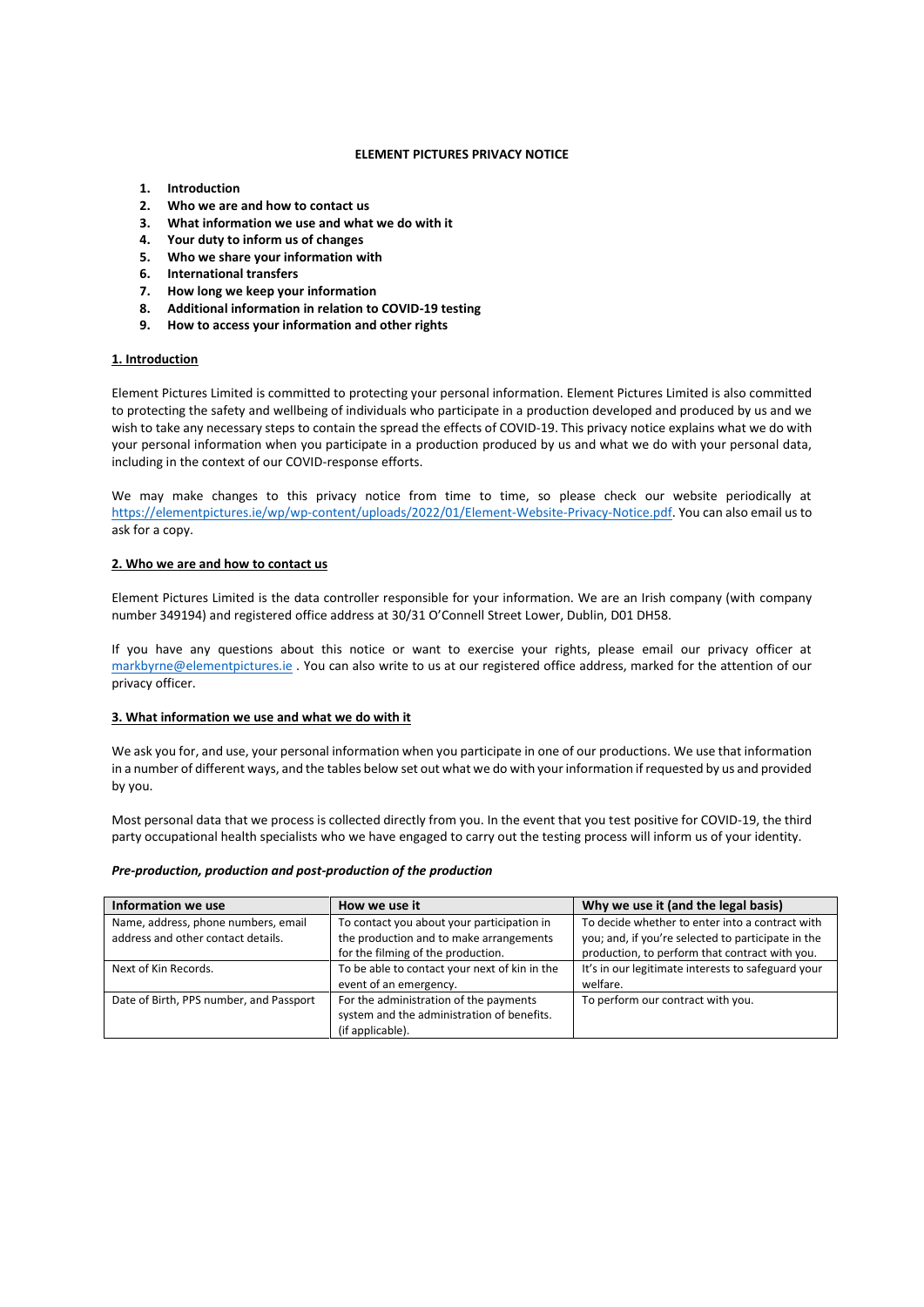| Health or medical information supplied<br>by you on a confidential Health<br>Declaration Form and the results of a<br>medical examination if required for<br>production insurance purposes.                                                 | We may be supplied with a medical report<br>by the doctor in order to assess or<br>determine your state of health and fitness<br>for engagement on the production or a<br>particular role or task or to assess any risk to<br>your health. We may send these medical<br>reports to our insurers for our own benefit<br>against losses arising from your inability to<br>perform the contract. | To safeguard your welfare and make sure you're<br>able to perform the services under our contract<br>with you. If any recommendations are made by<br>the company doctor, it also enables us to make<br>any reasonable adjustments.<br>To effect insurance on you for our own benefit<br>against losses arising from your inability to<br>perform the contract.<br>We only use this information if you've given<br>your permission (i.e. explicit consent). You don't<br>have to give your permission, and you can<br>withdraw that permission at any time. But<br>without your permission, you might not be able<br>to participate or continue to participate, in the<br>production. |
|---------------------------------------------------------------------------------------------------------------------------------------------------------------------------------------------------------------------------------------------|-----------------------------------------------------------------------------------------------------------------------------------------------------------------------------------------------------------------------------------------------------------------------------------------------------------------------------------------------------------------------------------------------|--------------------------------------------------------------------------------------------------------------------------------------------------------------------------------------------------------------------------------------------------------------------------------------------------------------------------------------------------------------------------------------------------------------------------------------------------------------------------------------------------------------------------------------------------------------------------------------------------------------------------------------------------------------------------------------|
| Your bank account details, details of any<br>unclaimed payments.                                                                                                                                                                            | For the payment and review of fees and<br>other remuneration and benefits.                                                                                                                                                                                                                                                                                                                    | To perform our contract with you.                                                                                                                                                                                                                                                                                                                                                                                                                                                                                                                                                                                                                                                    |
| Casting notes, CVs, footage from run<br>throughs and auditions (if applicable)                                                                                                                                                              | We review this information to assess<br>whether to engage you in connection with<br>the production.                                                                                                                                                                                                                                                                                           | To decide whether to enter into a contract with<br>you.                                                                                                                                                                                                                                                                                                                                                                                                                                                                                                                                                                                                                              |
| Photographs or audio visual recordings<br>of you and your performances or<br>contribution filmed/recorded during the<br>production process and used to make<br>the production and/or any 'behind the<br>scenes' or 'making of' type pieces. | We use these recordings in order to make<br>and exploit the production and/or any<br>'behind the scenes' or 'making of' type<br>pieces.                                                                                                                                                                                                                                                       | To perform our contract with you.                                                                                                                                                                                                                                                                                                                                                                                                                                                                                                                                                                                                                                                    |
| In the case of children, your name, date<br>of birth, address, and other contact<br>details, letter from your doctor and letter<br>from your headmaster.                                                                                    | We use this information to apply to your<br>local council for a child licence to enable you<br>to perform in the production.                                                                                                                                                                                                                                                                  | To perform our contract with you and to meet<br>our legal obligation to obtain a licence for<br>televised child performances.                                                                                                                                                                                                                                                                                                                                                                                                                                                                                                                                                        |

# *COVID-19 response efforts*

| Information we use                                                                                                                                                                                                                                                     | How we use it                                                                                                                 | Why we use it                                                                                                                                                                                                                                                          |
|------------------------------------------------------------------------------------------------------------------------------------------------------------------------------------------------------------------------------------------------------------------------|-------------------------------------------------------------------------------------------------------------------------------|------------------------------------------------------------------------------------------------------------------------------------------------------------------------------------------------------------------------------------------------------------------------|
| Basic information about you such as<br>your name, position/role, contact<br>details, identifying information (e.g.,<br>employee ID), time or date of<br>entry/exit on set, and purpose for<br>attending the set                                                        | To identify you and contact you in the event of<br>you or someone else testing positive for<br>COVID-19.                      | To facilitate the safety of individuals and to<br>ensure the continuity of production. Certain<br>aspects of the processing may be undertaken<br>to comply with our legal obligations, in the<br>public interest, or to protect the vital interests<br>of individuals. |
| Questionnaire information (e.g.,<br>COVID-19 symptoms): the<br>questionnaires are the initial Return to<br>Work form completed by you (i.e. the<br>Irish Health & Safety Authority's<br>recommended form) and our daily<br>online form that we ask you to<br>complete. | To encourage you to identify your own COVID-<br>19 symptoms. If you have such symptoms, you<br>should not attend the set.     | To facilitate the safety of individuals and to<br>ensure the continuity of production. Certain<br>aspects of the processing may be undertaken<br>to comply with our legal obligations, in the<br>public interest, or to protect the vital interests<br>of individuals. |
| Details of who you may have come in<br>contact with over the previous 48-<br>hours or recent travel history (in<br>circumstances where you have or are<br>suspected to have contracted COVID-<br>$19$ ).                                                               | To identify or locate others who may need to<br>self-isolate as a precautionary measure.                                      | To facilitate the safety of individuals and to<br>ensure the continuity of production. Certain<br>aspects of the processing may be undertaken<br>to comply with our legal obligations, in the<br>public interest, or to protect the vital interests<br>of individuals. |
| Tests: Temperature test. Positive or<br>inconclusive COVID-19 test result<br>information.<br>This data would be provided to us by<br>the test provider we have appointed<br>for the production.                                                                        | To protect the wider workforce, enable us to<br>plan if a positive result impacts production, and<br>for related HR purposes. | To facilitate the safety of individuals and to<br>ensure the continuity of production. Certain<br>aspects of the processing may be undertaken<br>to comply with our legal obligations, in the<br>public interest, or to protect the vital interests<br>of individuals. |

| Why we use it |
|---------------|
|               |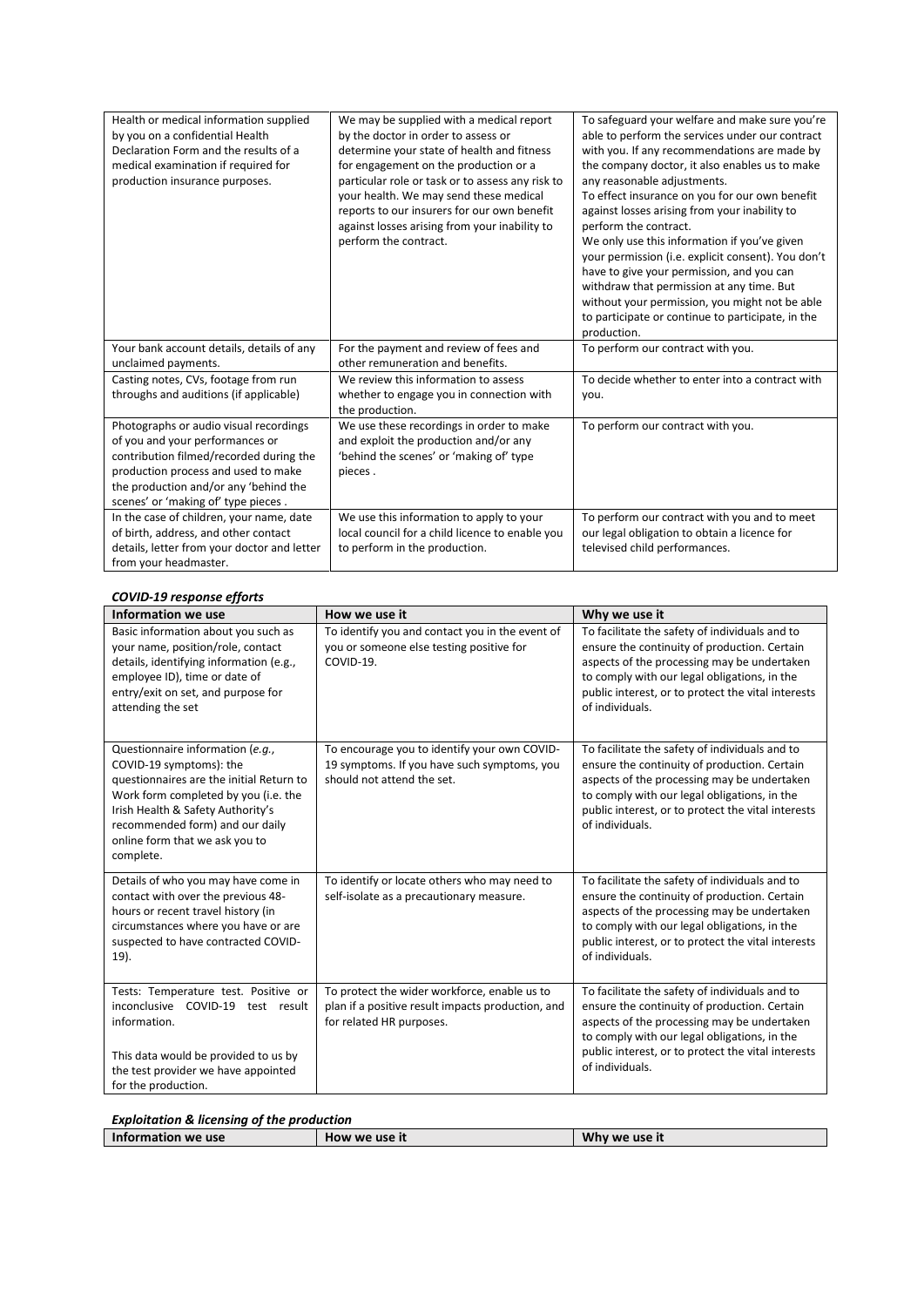| Name, contact details and email<br>address.                                                                                                                                                                                          | We may share your contact details with the<br>broadcaster or our commercial partners or<br>licensees so that they can contact you in<br>relation to press launches, photo calls,<br>interviews and other activity relating to the<br>exploitation of the production.                                                                                                                                                                                                                               | To perform our contract with you. |
|--------------------------------------------------------------------------------------------------------------------------------------------------------------------------------------------------------------------------------------|----------------------------------------------------------------------------------------------------------------------------------------------------------------------------------------------------------------------------------------------------------------------------------------------------------------------------------------------------------------------------------------------------------------------------------------------------------------------------------------------------|-----------------------------------|
| Information about you as embodied in<br>the production and publicity trails and<br>other content related to the<br>production including material for<br>exploitation on YouTube, Facebook,<br>Instagram or other social media sites. | To broadcast, distribute, publicise and<br>otherwise exploit the production (or parts of it)<br>anywhere in the world, for the duration of your<br>lifetime (if not longer), and by any means,<br>including on television, online, in DVDs, video,<br>books and magazines. We'll share this<br>information with the financier(s) and other<br>licensees of the production including social<br>media platforms and on websites and social<br>media channels operated by our commercial<br>partners. | To perform our contract with you. |
| Name and contact details.                                                                                                                                                                                                            | To keep for reference purposes on our rights<br>database.<br>We'll share this information with the<br>financier(s) for inclusion on its own rights<br>databases.                                                                                                                                                                                                                                                                                                                                   | To perform our contract with you  |

Some of the above-identified personal data will be health-related, and is therefore regarded as "special category" personal data under the GDPR. Where we collect and process "special categories" of your personal data (formerly known as "sensitive personal data"), which means personal data relating to your trade union membership, health, criminal convictions and history, ethnicity, religion, sexuality or political persuasion, we will only process this on the following basis:

- where we have your explicit consent;
- where it is necessary for carrying out our obligations and exercising our rights in the field of employment, social security or social protection law or collective agreement (including in circumstances where we must provide for a safe workplace and in line with Irish Government guidelines on COVID-19 protocols for the workplace);
- where it is necessary for the assessment of your working capacity;
- where it is necessary for reasons of substantial public interest;
- where required under a specific legal obligation;
- where you have manifestly made this information available to us:
- Where it is necessary for the purposes of preventative or occupational medicine (where the personal data is collected by the test provider's doctors and processed under their supervision); or
- Where it is necessary for reasons of public interest in the area of public health.

# **4. Your duty to inform us of changes**

We are required to ensure that the personal data we hold about you is accurate and up-to-date. We therefore request that you notify us as soon as possible if your personal data changes during your relationship with us.

# **5. Who we share your information with**

We share your personal information with certain other companies in relation to our productions.

Companies we'll share your information with include relevant members of our corporate group (Element Pictures group), our co-producers, and the production's commissioning financier(s). Your information may also be shared with our insurers, the production's insurers, with accountants, auditors, lawyers and other outside professional advisers, and to companies who provide products and services to us (such as IT systems suppliers, payroll and intermediaries/brokers, as well as legal and regulatory authorities including Commission for Communications Regulation, Revenue Commission, Irish Naturalisation and Immigration Service, or your local council (in the event we need to obtain a child licence to enable you to perform in the production)) and as required by law.

In relation to our COVID-19 response, we will appoint a test provider to carry out antigen testing of your swab samples in order to identify if individuals have contracted COVID-19, under the supervision of the test provider's doctors. You will be informed of the test provider appointed for the production. The test provider arranges for the tests to be processed and analysed by its designated laboratory (the location of which will be notified to you). We may have cause to share your personal data with them from time to time. See also Section 8 below.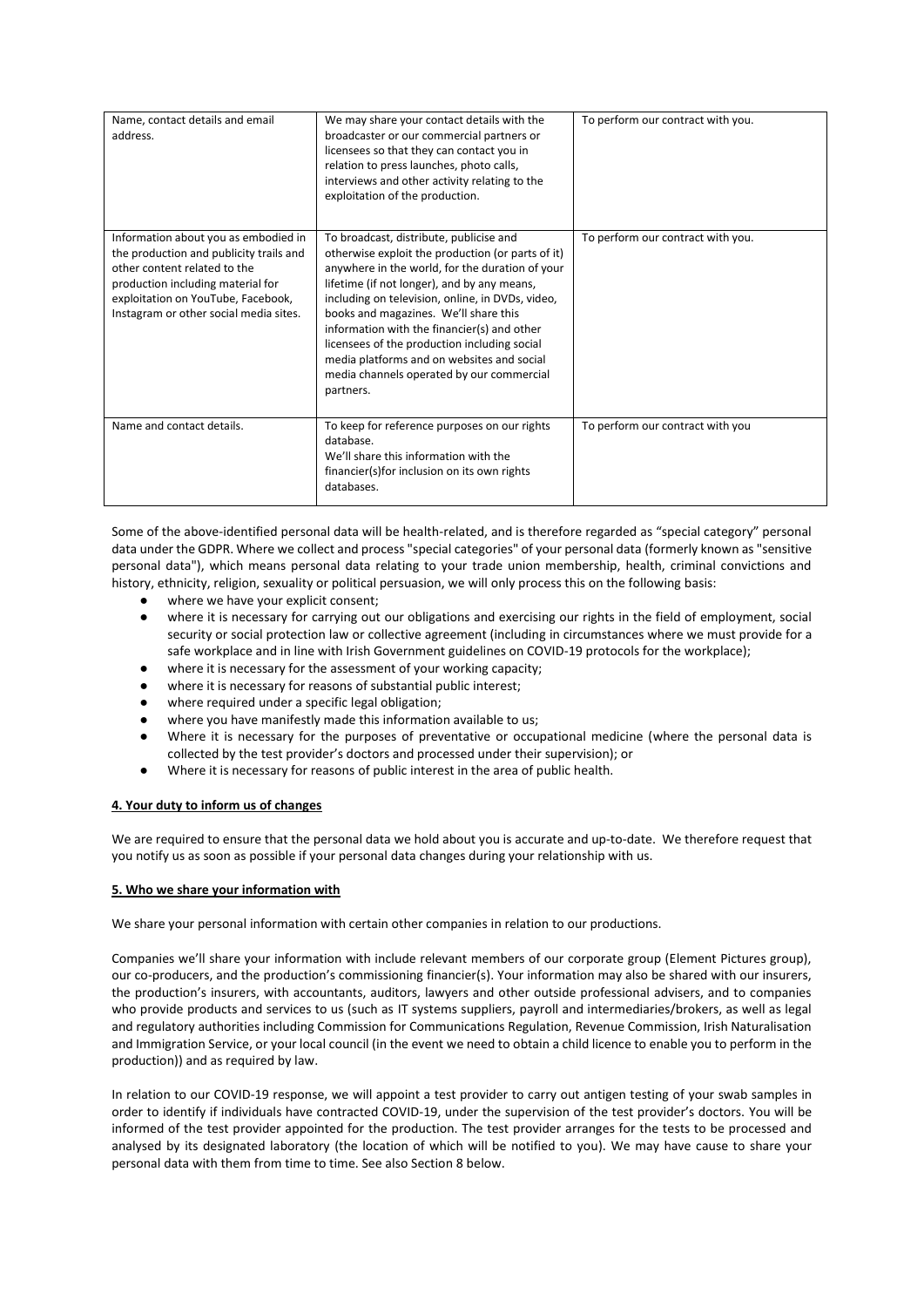We may get information requests from the Health Service Executive or similar public health authority in the relevant jurisdiction in which your services are being provided (the "Health Authority") (for example, in the context of contact tracing for COVID-19). This may involve us sharing personal data with the Health Authority , if we are legally required to do so. Note that, under Irish legislation, doctors who learn of a positive COVID-19 test are also obliged to report this to the Health Authority – this will mean that the test provider's doctors will directly report any positive cases of COVID-19 to the HSE.

Where any health data is shared, it will be done only in circumstances where there is an applicable basis. For example, the identity of any individuals affected by COVID-19 will not be disclosed to any third parties or to their colleagues without a clear justification.

In any event, whenever we share your information, we'll make sure that the party we share it with keeps your information as securely as we do.

# **6. International transfers**

Sometimes the companies and suppliers we need to share personal information with are located outside the European Economic Area (EEA). The EEA includes all EU Member countries as well as Iceland, Liechtenstein and Norway.

Where we do this, we'll make sure your personal information receives the same protection as if it were being processed inside the EEA. If you'd like more information about this, please let us know by contacting our privacy officer.

Please note that we may transfer details of a positive COVID-19 test result(s) to recipients outside the EEA. Such personal data will only be shared on a strictly confidential basis and only in very limited circumstances where the positive test result may significantly affect or close down production. Where possible anonymous or aggregated data only will be shared.

Please also note that any footage in which you might appear is likely to be distributed internationally.

#### **7. How long we keep your information**

We don't keep your personal information for longer than is necessary, bearing in mind the purpose for which we collected that information, and any applicable legal or regulatory requirements.

We will delete your personal information within 7 years from the end of production of the production, except for (i) copies of your passport which we will delete 2 years from the end of production of the production (ii) if you are entitled to ongoing payments and unclaimed payment records your bank account details will be kept permanently otherwise your bank details and any information we have collected from you in order to apply for a child performance licence will be deleted 6 months from the end of production of the production, and (iii) any contractual documentation with you (such as the contributor agreement) and information in our rights database which we'll keep for the duration of copyright in the production in order to distribute and exploit it.

We intend to retain any personal data relating to COVID-19 only for as long as you may pose a risk to the cast and crew of the production or other individuals. We will delete (i) Questionnaire (which has an affirmative response to any question), 7 days after the date of completion, (ii) Questionnaire (which has negative responses to all questions), 7 days after the date of completion, (iii) any record of a positive test result, at the end of production of the production and once any applicable insurance claims have been completed, (iv) temperature test results, 2 weeks after completion, and (v) any record of high temperature, at the end of production of the production.

#### **8. Additional information in relation to COVID-19 testing**

As outlined we will engaged a third party test provider to carry out COVID-19 testing on all those people attending the set of a production. The third party test provider in turn will likely use a third party laboratory to analyse the tests. The third party test provider will have separate data protection obligations towards you and you should carefully review their data protection notice. The third party test provider will share with us the following information:

- positive or inconclusive test results; and
- on occasion, previous negative test results.

### **9. How to access your information and other rights**

You have a number of rights in relation to the information we hold about you, which are set out below.

# • **Your right of access**

If you ask us, we'll confirm whether we're processing your personal information and, subject to any applicable exemptions, provide you with a copy of that personal information (along with certain other details) within the